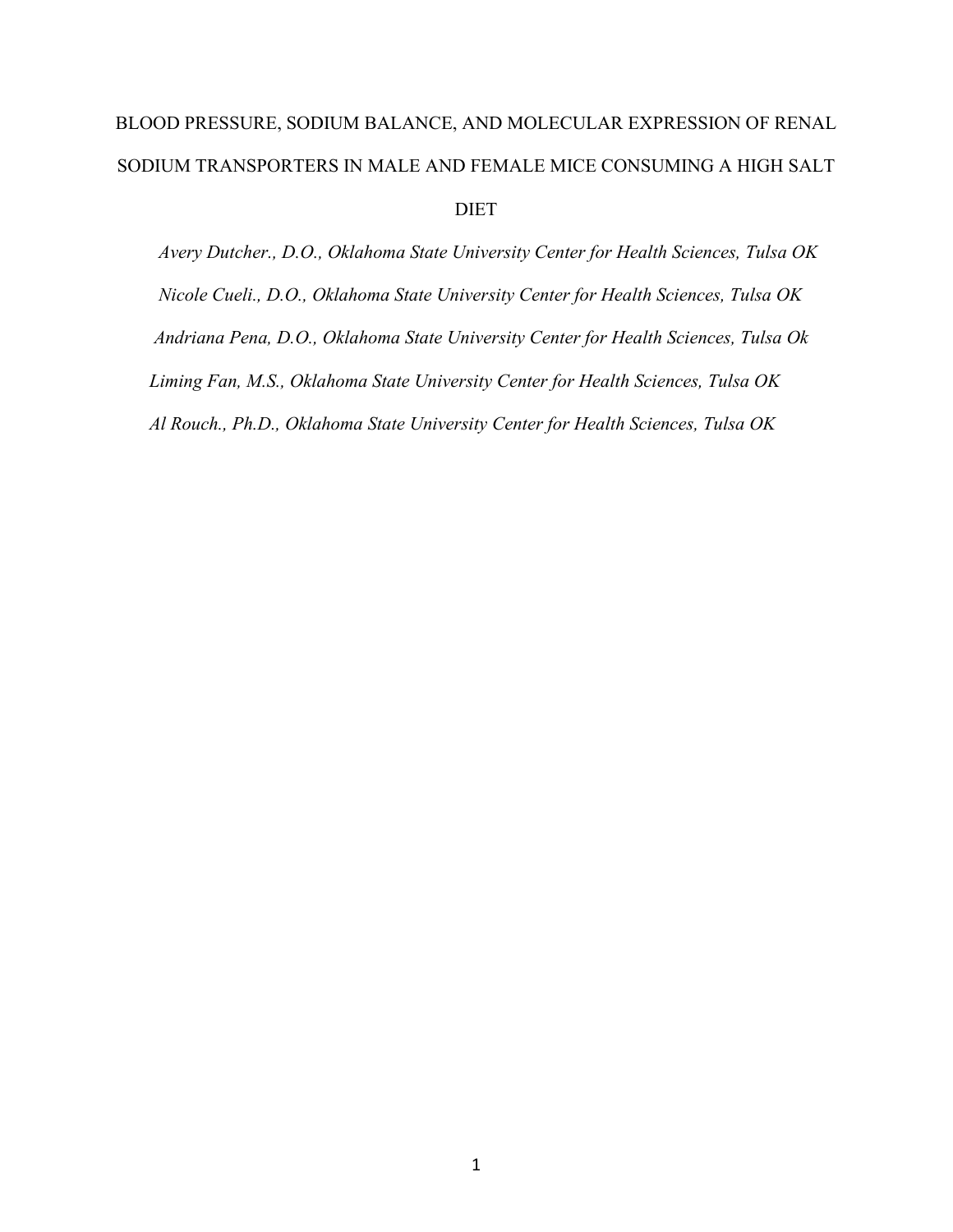### **Abstract**

**Background:** The association between elevated dietary salt consumption and hypertension is well known. Sex differences in blood pressure are also well known. The purpose of this study was to determine sex differences in blood pressure and in the renal handling of sodium in mice consuming a high salt diet.

**Methods:** Intact, 4 wk-old male and female mice (n=6/group) were placed in metabolic cages for 36 days. The mice consumed a normal diet for the first 3 days followed by a 4%-salt diet for 30 days and finished with 3 days back on the normal diet. Urinary  $Na<sup>+</sup>$  excretion was determined daily. Sodium intake was determined from daily food intake. Systolic blood pressure (SBP) was measured daily via the tail-cuff method. Real-time quantitative PCR was used to measure expression of key mediators for sodium transport and regulation of blood pressure in the kidney.

**Results:** Female mice had lower SBP compared to male mice during high salt consumption (p < 0.001). Sodium balance during the high salt consumption period was significantly higher for females ( $p < 0.005$ ). Molecular expression of the key sodium transporters was significantly higher in the kidneys of female mice.

**Conclusion:** Female mice had lower SBP compared to male mice while on a high salt diet yet they retained more sodium. Higher expression of distal-nephron sodium transporters could potentially explain the higher sodium retention in females. Overall, our results suggest that female mice are protected from salt-induced increase in blood pressure. We suspect that sex steroids have important roles in the renal handling of sodium and controlling blood pressure.

Keywords: Sex difference, blood pressure, salt, diet, kidney

#### **Introduction**

A report published in 2020 from the CDC (National Center Health Statistics) indicates the prevalence of hypertension in the United States was 45.4% among adults with men demonstrating higher rates than women (51.0% vs 39.7%, respectively)<sup>1</sup>. It is well known that hypertension increases the risk for stroke, cardiovascular disease, and other pathologies  $2-4$ . Hypertension has many causes, both known and unknown. High salt consumption is prevalent globally and is one of the well-known causes of hypertension<sup>5</sup>. The American Heart Association recommends all adults limit sodium intake to 2300 mg/day with the ideal limit of 1500 mg/day<sup>5</sup>. Most adults consume significantly higher levels of sodium as it is very difficult to achieve these relatively small levels with salt being a primary preservative in numerous food products <sup>6</sup>.

The renal system is responsible for excreting excess salt from the body and preventing sodiuminduced hypertension<sup>7</sup>. The body adjusts to elevated dietary intake by a variety of hormonal and neural mechanisms resulting in increased excretion or decreased reabsorption of sodium in the nephron. Key sodium transport proteins in the nephron involved in the regulation of blood pressure (BP) include  $Na^+ - H^+$  exchange (NHE) in the proximal tubule,  $Na^+ - K^+ - 2Cl^-$  cotransporter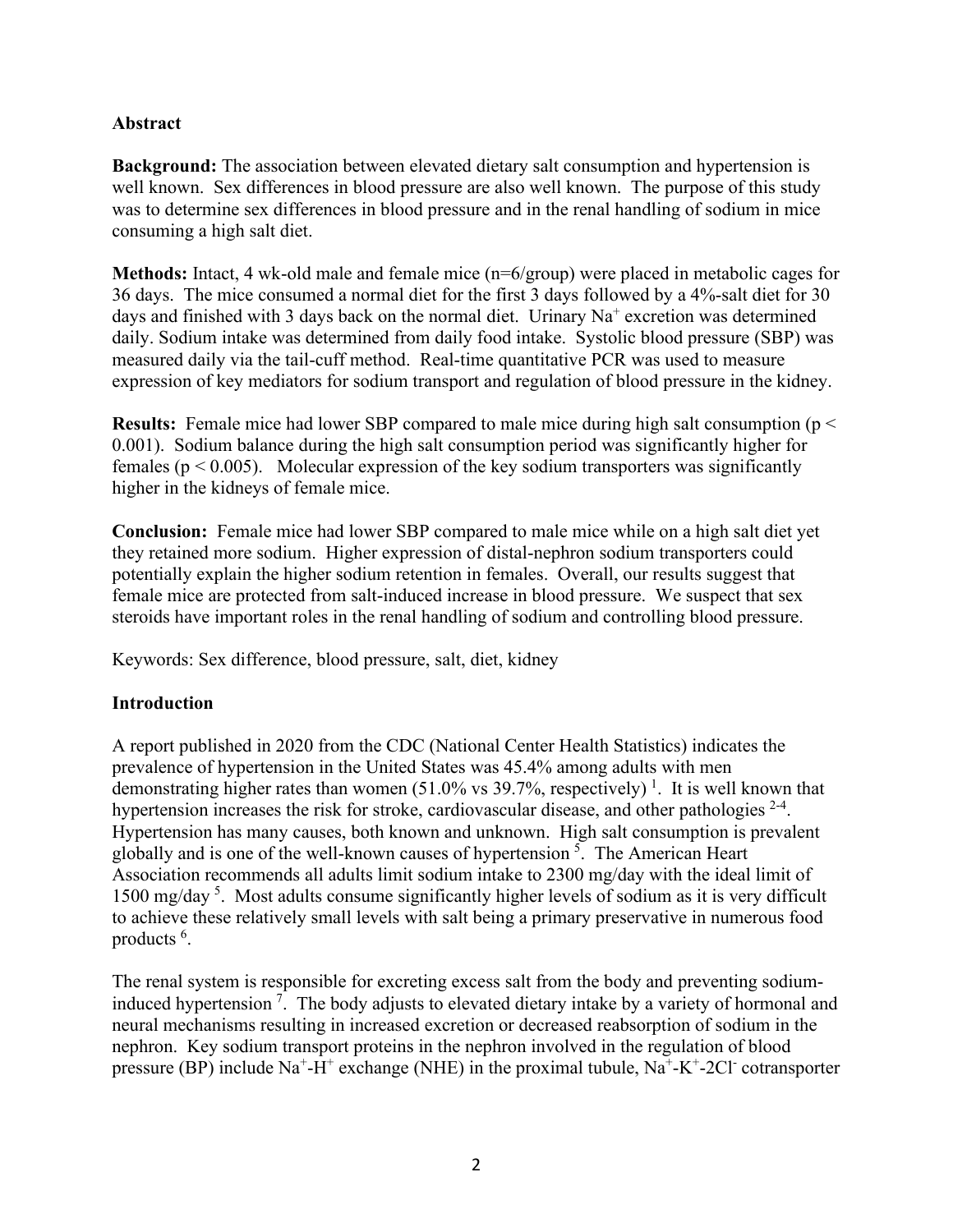$(NKCC)$  in the thick ascending limb,  $Na<sup>+</sup>-Cl<sup>-</sup>$  cotransporter  $(NCC)$  in the distal convoluted tubule, and the epithelial  $Na<sup>+</sup>$  channel (ENaC) in the collecting duct.

Sex differences in blood pressure regulation, cardiovascular, and kidney disease are well documented  $8,9$ . Premenopausal women appear to have a degree of renoprotection which decreases and/or disappears after menopause  $10$ . The loss of estrogen in menopause has been believed to play a key role in reducing renoprotection and causing hypertension in postmenopausal women although this remains to be confirmed 11. Interestingly, this idea has become controversial and has sparked an increased interest in other potential reasons for the role of sex differences in kidney and cardiovascular abnormalities. For example, testosterone has been shown to potentially harm renal function, and menopause not only changes the absolute level of estrogen but also alters the androgen-to-estrogen ratio <sup>12-15</sup>.

## **Methods**

The purpose of this study was to investigate sex differences in the renal handling of sodium and blood pressure in mice during a 30-day period of high salt consumption. Based on current literature demonstrating that females are protected from salt-induced hypertension we hypothesized that female mice would have lower blood pressure than male mice during high salt consumption <sup>16,17</sup>. We measured intake and renal excretion of sodium, i.e., sodium balance, to investigate if the renal handling of sodium would correlate with blood pressure.

CD-1, 10-wk-old, pathogen-free male and female mice were purchased from Envigo Laboratories (Indianapolis, IN). Mice arrived at the OSU-CHS animal facilities and were placed in plastic cages where they consumed normal diet and water for two weeks. All mice appeared healthy with no observed abnormalities throughout the study. The OSU-CHS IACUC approved all experimental procedures with animals.

The study used two groups of mice, 6 males and 6 females. Mice were placed individually in metabolic cages. Daily measurements included body weight, food & water intake, urine flow rate, and urine  $Na<sup>+</sup>$  concentration (UNa). An EasyLyte® electrolyte analyzer was used to measure UNa. For the first three days, mice consumed a normal diet (0.25% salt) with water. This was followed by 30 days of mice consuming a 4% salt diet (Teklad, TD 120254) with water. Upon completion of high salt consumption, the mice returned to normal diet for the final 4 days. Food was replaced daily and water replaced every 3-5 days.

The murine sodium balance was measured daily by subtracting sodium excretion from sodium intake. Sodium intake was determined via measuring daily food intake. Sodium excretion was determined by multiplying daily UNa by urine volume.

The relative expression of renal markers was measured via quantitative real-time PCR utilizing the **ΔΔ**Ct method for calculating relative expression<sup>18,19</sup>. At the end of the study period, the mice from the two groups were anaesthetized via isoflurane (Sigma, Science) and sacrificed via cervical dislocation. Total RNA was extracted from cortical renal tissue using the  $MELT^{TM}$ Nucleotide Isolation Kit (Ambion, Austin, TX) and cDNA was synthesized using the RT2 First-Strand cDNA kit (QIAGEN). Custom PCR arrays produced by SA Biosciences (QIAGEN)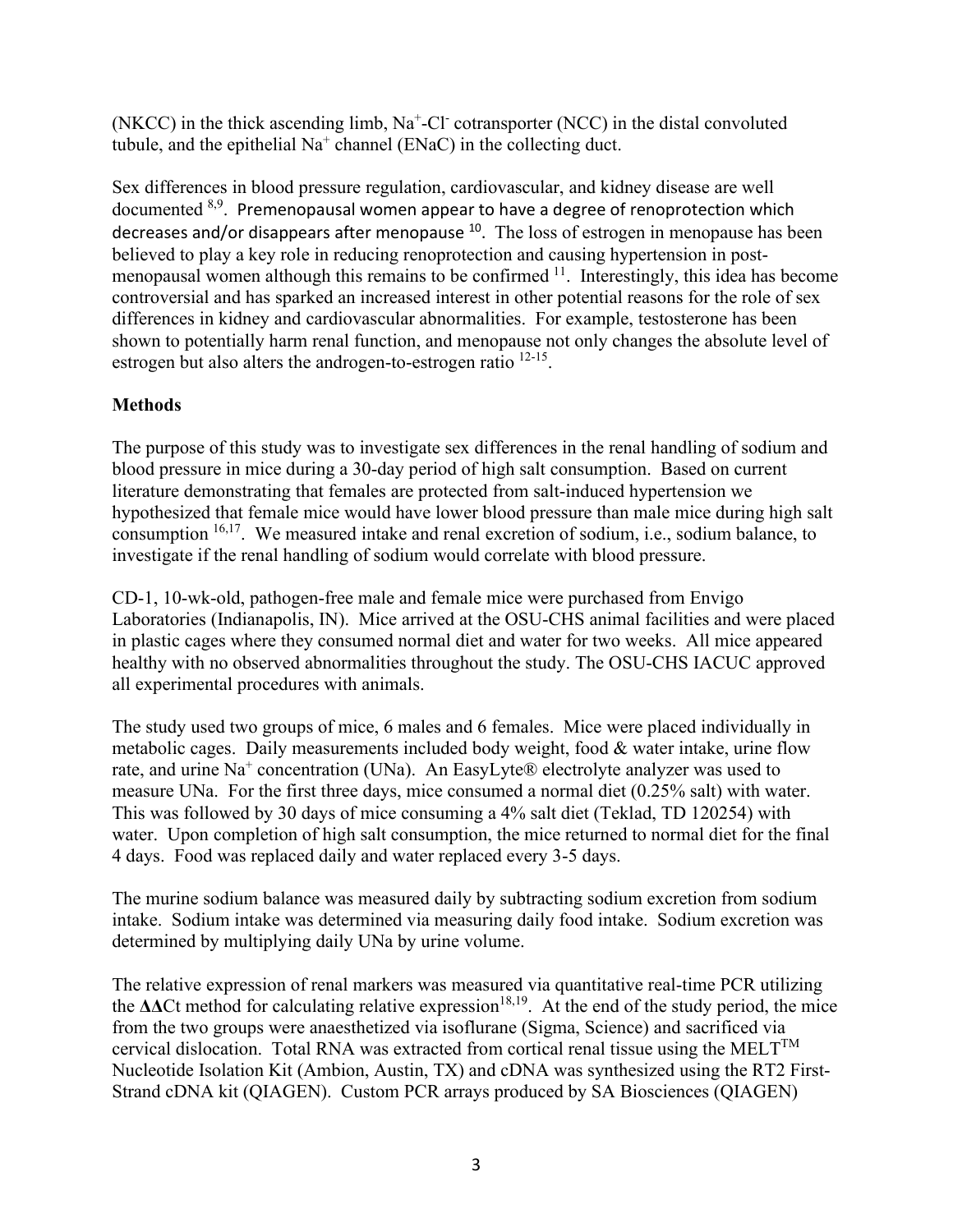contained previously-tested primers of the following markers: 1) ENaCᾳ (Scnn1a); 2) ENaCβ (Scnn1b); 3) ENaCγ (Scnn1g); 4) NKCC (Slcl2a1); 5) NCC (Slc12a3); 6) NHE3 (Slc9a3); 7) NHE2 (S19a2); 8) NaPi2A (Slc34a1); 9) SGLT (Slc5a12); 10) ᾳNaK ATPase (Atp1a1); 11) ATR1 (Agtra1a); and 12) ATR2 (Agtr2).An Opticon 2 (MJ Research) thermocycler and Sybrgreen technology were used.





Systolic blood pressure (SBP) was measured in each mouse every other day via the tail-cuff technique using the CODA device from Kent Scientific (Torrington, CT)<sup>20</sup>. The detailed description of this technique is described in an earlier paper <sup>19</sup>. Briefly, the tail-cuff technique measures blood pressure via sphygmomanometry. This non-invasive technique provides accurate blood pressure measurement and is widely used 21-24.

**Statistics:** ANOVA with repeated measurements and Student T-test were used to determine differences between the group outcomes described above using Graphpad Prism 9.0 software, (version 9.3.1). Statistical significance was set at a p value  $< 0.05$ .

#### **Results**

Figure 2 shows the results of SBP (mm Hg) that was measured and recorded every other day throughout the study. Values shown between the two vertical lines in 1A represent the period on 4% salt diet and values outside the lines represent those measured in mice on normal diet. Males had higher SBP compared to females (100.1  $\pm$  3.0 vs 92.5  $\pm$  2.1, p<0.0001, 95% CI of difference:  $-10.3$  to  $-5.3$ )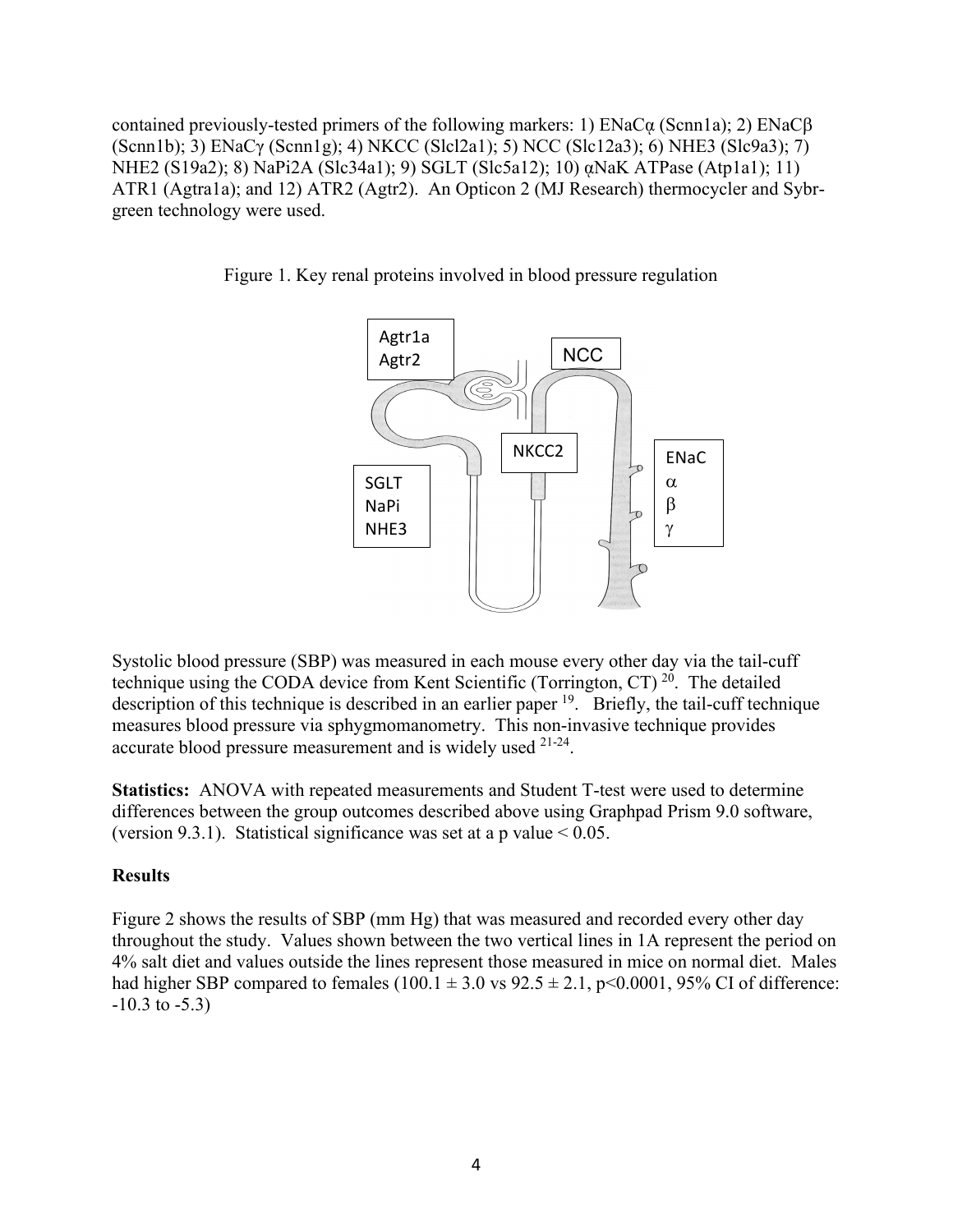

#### Figure 2. Systolic blood pressure of female vs male mice with normal and high salt consumption

Figure 2. A) Daily SBP (mean  $\pm$  sem) of male and female mice. Vertical lines divide dietary periods: normal diet – high salt diet – normal diet. Analysis via repeated measures ANOVA revealed male SBP > female SBP ( $p$ <0.03). B) Mean SBP values measured in the high salt period. Analysis via unpaired t-test revealed male  $SBP >$  female  $SBP$  (p<0.0001).

Figure 3 demonstrates the sodium balance results. Analysis indicates that female mice retained more sodium than male mice during the high salt consumption.





Fig 3. A) Daily sodium balance (mean  $\pm$  sem) of male and female mice. Analysis via repeated measures ANOVA showed no statistical difference between groups. B) Comparison of daily mean values of sodium balance during the high salt period. Analysis via unpaired t-test revealed female  $>$  male (p<0.005).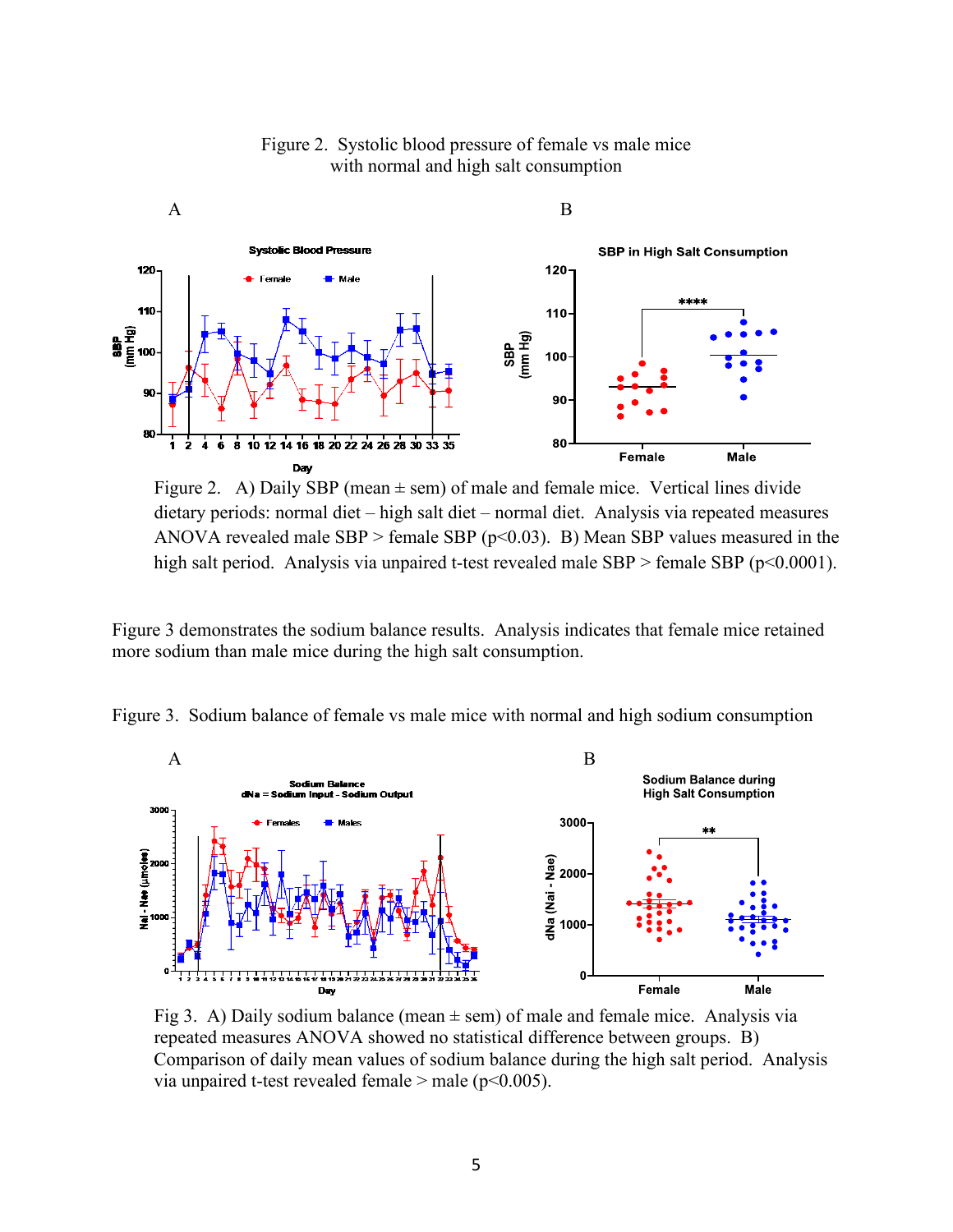Consistent with results in figure 3B, female mice showed a significantly lower average compared to male mice  $(53.3\% \pm 2.7 \text{ vs } 68.1\% \pm 1.8,$  respectively, p<0.0001).

Statistically significant differences in the expression of several key renal sodium transporters were found between male and female mice (Table 1).

| Gene    | Name                | Fold difference (F/M) |
|---------|---------------------|-----------------------|
| Scnnla  | $ENaC\alpha$        | 2.1 $p<0.001$         |
| Scm1b   | $ENaC\beta$         | 2.2 $p<0.01$          |
| Senn1g  | $ENaC\gamma$        | 2.5 $p < 0.01$        |
| Slc12a1 | NKCC2               | 6.1 $p < 0.06$        |
| Slc12a3 | <b>NCC</b>          | 2.8 $p < 0.0005$      |
| Slc9a3  | NHE <sub>3</sub>    | 1.3 $p < 0.2$         |
| Slc9a2  | NHE <sub>2</sub>    | 3.0 $p < 0.005$       |
| Slc34a1 | NaPi                | $-1.1 p < 0.5$        |
| Slc5a12 | <b>SGLT</b>         | $-1.1 p < 0.7$        |
| Atplal  | Na/K ATPase         | 1.3 $p < 0.5$         |
| Agtrla  | Ang Receptor Type 1 | 1.2 $p < 0.3$         |
| Agtr2   | Ang Receptor Type 2 | Not expressed         |

Table 1. Expression of Key Renal Sodium Transporters

#### **Discussion**

The physiological regulation of blood pressure is complex and multifaceted  $2^5$ . With the high prevalence of hypertension in society and the enormous cost of treating related diseases it is critically important to continue researching the causes and mechanisms of hypertension  $3$ . Sex differences in blood pressure regulation are well-known with evidence demonstrating that premenopausal women have lower blood pressure and fewer cardiovascular and renal diseases compared to age-matched males<sup>11,17,26,27</sup>. Interestingly, salt-sensitive hypertension appears to increase in post-menopausal women with an increased risk of renal and cardiovascular pathologies 5,28. Understanding sex differences in salt-induced blood pressure and the molecular characteristics of the renal sodium transporters known to be involved in regulating blood pressure will provide a more comprehensive understanding for treating hypertension.

This study was conducted to determine the effects of high salt consumption on blood pressure and the renal sodium handling in male and female mice. The major focus was to determine if sex differences in blood pressure and sodium balance would be observed in male and female mice consuming a high salt diet. We also investigated molecular expression of key sodium transporters from male and female kidneys. The major finding of the study is that female mice had significantly lower SBP compared to male mice during the 30-day period of high salt consumption. If the renal handling of sodium explained the lower blood pressure in females, one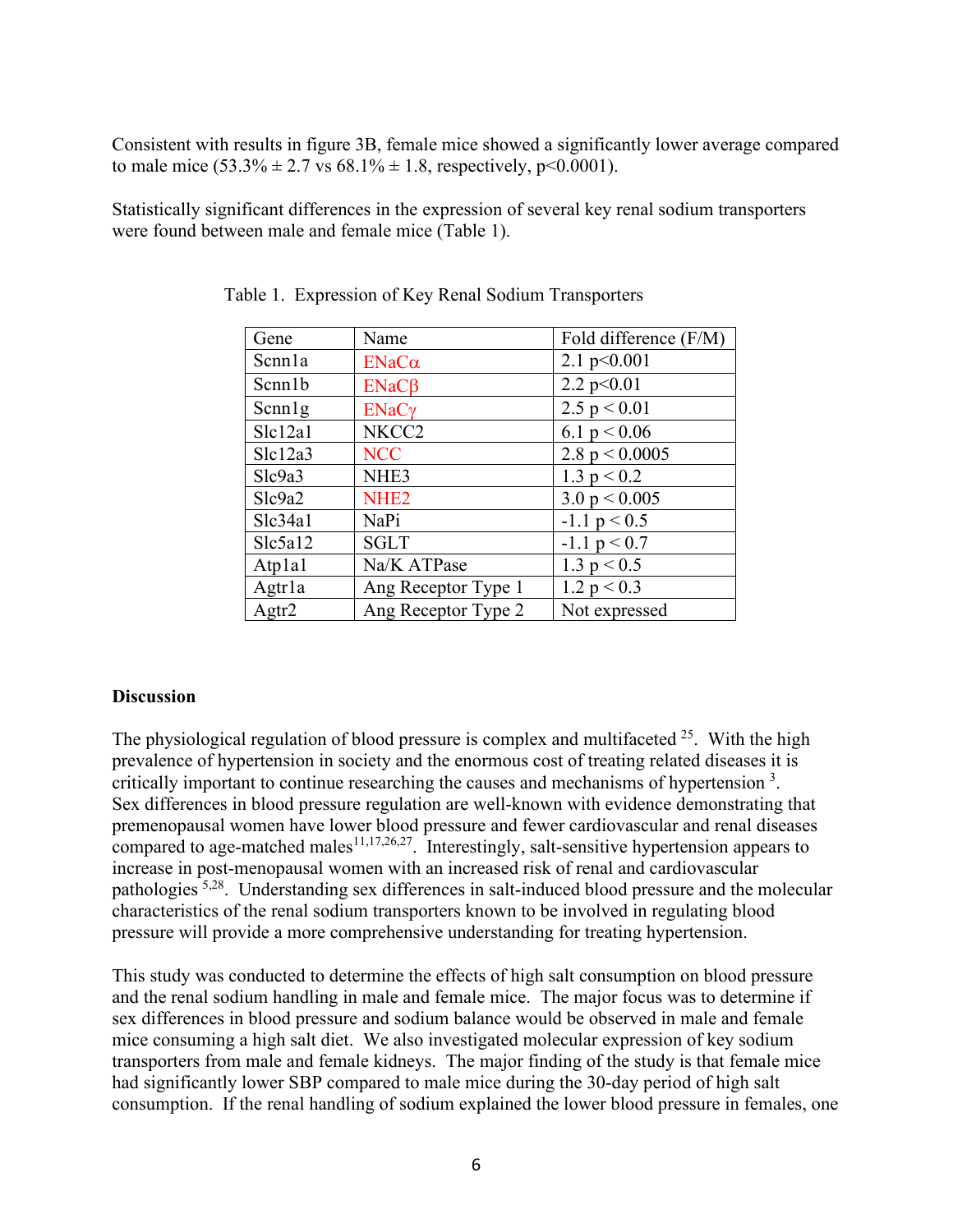would expect higher renal sodium excretion and lower sodium balance. However, our results showed just the opposite. Females had higher sodium balance than males and retained more sodium than males while consuming the high salt diet. Female mice excreted less of the ingested sodium and thus retained more sodium than the male mice.

Our molecular studies provide an explanation for the sodium balance data. Using real-time PCR, we found higher expression of several key sodium transporters in female kidneys. Specifically, higher expression was found in the distal nephron sodium transporters of NCC and the three isoforms of ENaC. Results were close to statistical significance for NKCC, and we suspect this transporter plays an important role in sex differences as well. These results are consistent with others who have shown a sexual dimorphism with respect to sodium transporters in the nephron  $2930$ . Assuming the higher expression leads to higher activity and thus increased sodium reabsorption, the results shown in Table 1 explain the sodium balance data.

Despite the higher sodium balance and the higher expression of sodium transporters, our results lead to the conclusion that the female sex is indeed protected against salt-induced hypertension. We are left to explain how female mice did not have an increase in blood pressure during the high salt consumption period. A possible answer comes from research findings regarding the effects of the sex steroids. Using gonadectomized female rats, Brinson et al. showed that female sex hormones protected the rats from high salt – induced hypertension  $16$ . Other evidence into the protective role of female sex hormones particularly that of estrogen suggests that females (as shown in our study) may be able to retain more sodium without increased blood pressure  $^{12,31,32}$ .

An interesting phenomenon being investigated demonstrates mechanisms of how the body stores excess sodium in various tissues  $\overline{3}^{3,34}$ . It is reasonable to suspect that sex differences exist with how the body stores retained sodium. Thus, there are various possibilities as to how premenopausal females maintain normal blood pressure despite higher sodium balance and future research is required to determine these mechanisms. The current study demonstrates the complexity of regulating blood pressure in both sexes.

#### **Conclusion**

Female mice had lower SBP than male mice during a 30-day period of high salt consumption. Female mice retained more sodium while maintaining lower BP under high salt consumption compared to male mice. The higher sodium retention may have resulted from higher expression of sodium transport proteins in the nephron and thus higher renal sodium reabsorption. In summary, this study indicates that female mice are protected from high-salt induced increase in blood pressure during a 30-day period of high salt consumption and high sodium retention, potentially mitigated by upregulation of select sodium transporters. Future studies should investigate specific mechanisms of how females are protected under these high salt conditions compared to males. Findings from those studies will lead to novel medication therapies in the treatment of hypertension.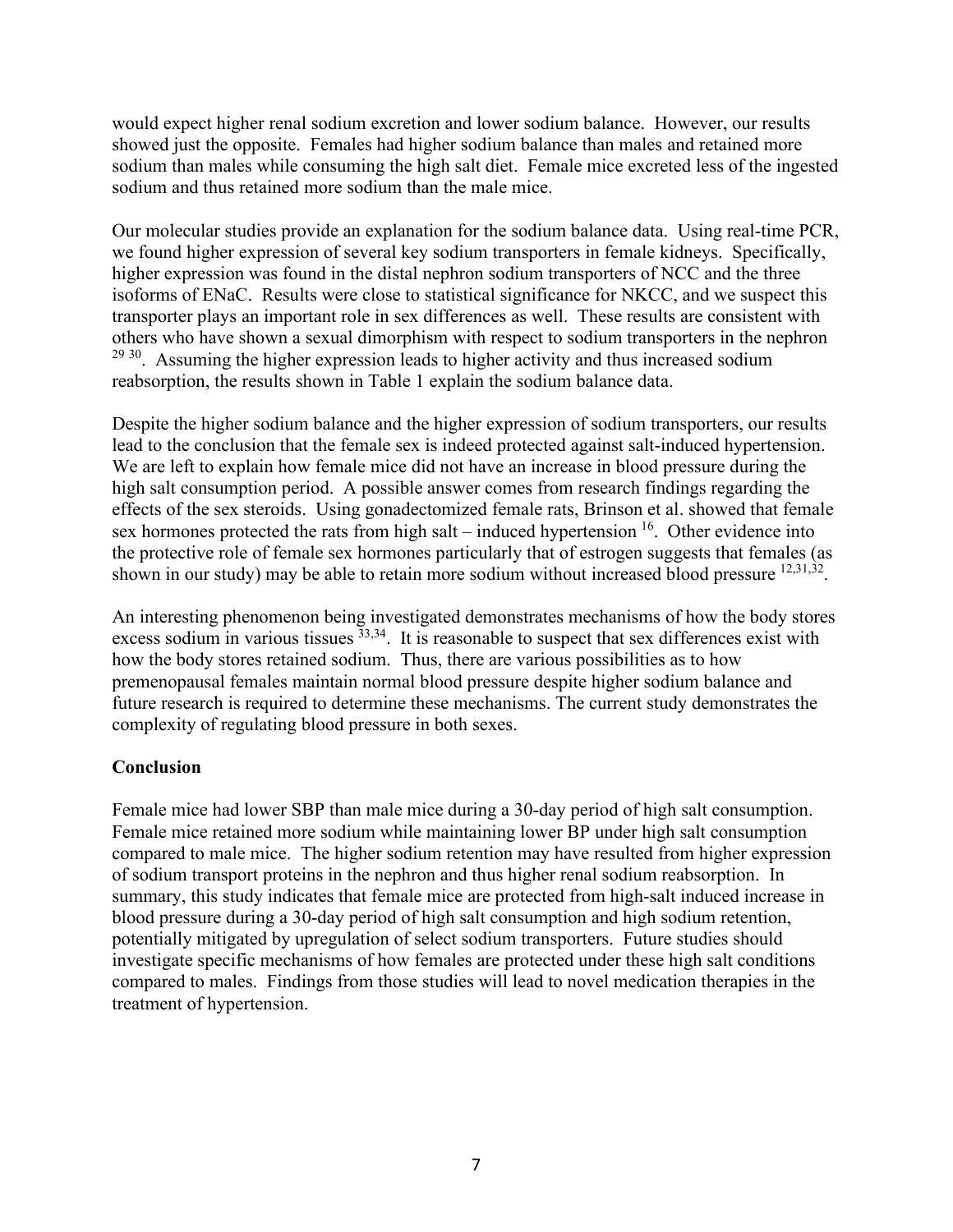### **REFERENCES**

1. Ostchega Y, Fryar CD, Nwankwo T, Nguyen D. Hypertension prevalence among adults aged 18 and over: United States, 2017-2018. *NCHS Data Brief*. 2020;No. 364:1-8.

2. Faraco G, Iadecola C. Hypertension: A harbinger of stroke and dementia. *Hypertension*. 2013;62:817-817.

3. Fryar CD, Ostchega Y, Hales CM, Zhang G, Kruszon-Moran D. Hypertension Prevalence and Control Among Adults: United States, 2015-2016. *NCHS Data Brief*. Oct 2017;(289):1-8.

4. Safar ME, Smulyan H. Hypertension in women. *Am J Hypertens*. 2004;17(1):82-87.

5. Elijovich F, Weinberger M, Anderson CAM, et al. Salt Sensitivity of Blood Pressure: A Scientific Statement from the American Heart Association. *Hypertension*. 2016;68:e7-e46. doi:10.1161/HYP.0000000000000047

6. Uzan A, Delaveau P. The salt content of food: a public health problem. *Ann Pharm Fr*. 2009;67(4):291-294. doi:10.1016/j.pharma.2009.03.009

7. Koeppen BM, Stanton BA. *Renal Physiology*. 6th ed. Elsevier; 2019.

8. Reckelhoff JF, Zhang H, K. S. Gender differences in development of hypertension in spontaneously hypertensive rats. *Hypertension*. 2000;35(2):480-483.

9. Reckelhoff JF, Zhang H, Srivastava K, Granger JP. Gender differences in hypertension in spontaneously hypertensive rats. *Hypertension*. 1999;34(2):920-923.

10. Pechère-Bertschi A, Burnier M. Gonadal steriods, salt-sensitivity and renal function. *Curr Opin Nephrol Hyper*. 2007;16(1):16-21.

11. Reckelhoff JF. Sex steroids, cardiovascular disease, and hypertension. *Hypertension*. 2005;45:170-174.

12. Doublier S, Lupia E, Catanuto P, et al. Testosterone and 17b-estradiol have opposite effects on podocyte apoptosis that precedes glomerulosclerosis in female estrogen receptor knockout mice. *Kidney International*. 2010;doi:10.1038:1-10.

13. Elliot SJ, Berho M, Korach K, et al. Gender-specific effects of endogenous testosterone: female a-estrogen receptor-deficient C57BI/6J mice develop glomerulosclerosis. *Kidney International*. 2007;72:464-472.

14. Park KM, Kim JI, Ahn Y, Bonventre AJ, Bonventre JV. Testosterone is responsible for enhanced susceptibility of males to ischemic renal injury. *J Biol Chem*. 2004;279(50):52282- 52292.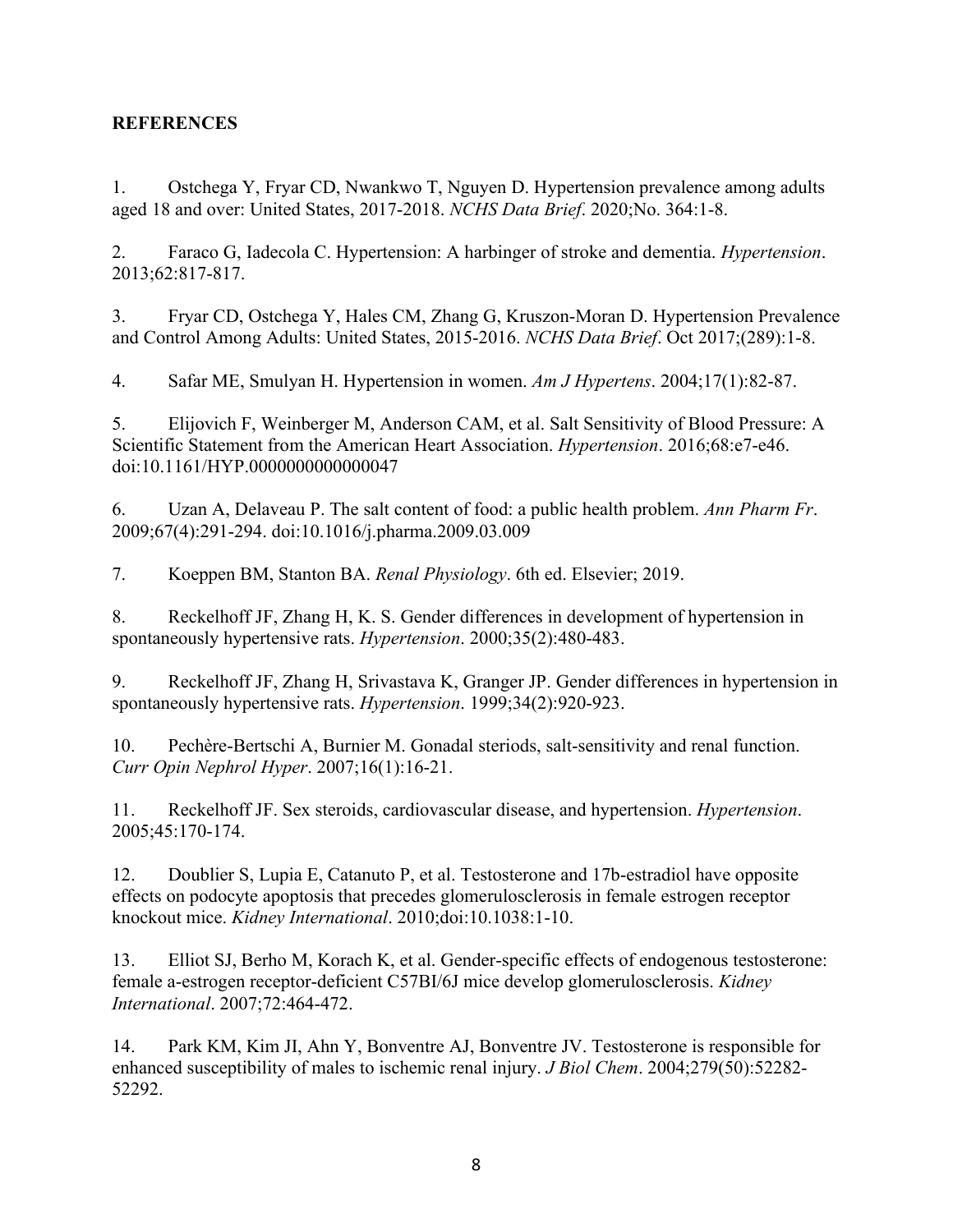15. Reckelhoff JF, Yanes LL, Iliescu R, Fortepiani LA, Granger JP. Testosterone supplementation in aging men and women: possible impact on cardiovascular-renal disease. *Am J Physiol Renal Physiol*. 2005;289:F941-F948.

16. Brinson KN, Rafikova O, Sullivan JC. Female sex hormones protect against salt-sensitive hypertension but not essential hypertension. *Am J Physiol Regul Integr Comp Physiol*. 2014;307:R149-R157.

17. Ojeda NP, Intapad S, Alexander BT. Sex differences in the developmental programming of hypertension. *Acta Physiol*. 2015;210(2):307-316.

18. Livak KJ, Schmittgen TD. Analysis of relative gene expression data using real-time quantitative PCR and the 2-<sup>DDCT</sup> method. *Methods*. 2001;25:402-408.

19. Rouch AJ, Meter J, Fan L. Effect of estrogen on blood pressure and renal sodium handling in mice consuming a high salt high fructose diet: A pilot study. *OK Med Proc*. 2018;2(2)

20. Feng M, Whitesall S, Zhang Y, Beibel M, D'Alecy L, Dipetrillo K. Validation of volumepressure recording tail-duff blood pressure measurements. *Am J Hyper*. 2008;doi 10.1038/ajh.301:301-310.

21. Aljunaidy MM, Morton JS, Cooke CL, Davidge ST. Maternal vascular responses to hypoxia in a rat model of intrauterine growth restriction. *Am J Physiol Regul Integr Comp Physiol*. Dec 1 2016;311(6):R1068-R1075. doi:10.1152/ajpregu.00119.2016

22. Mishra JS, Hankins GD, Kumar S. Testosterone downregulates angiotensin II type-2 receptor via androgen receptor-mediated ERK1/2 MAP kinase pathway in rat aorta. *J Renin Angiotensin Aldosterone Syst*. Oct 2016;17(4)doi:10.1177/1470320316674875

23. Riera M, Anguiano L, Clotet S, et al. Paricalcitol modulates ACE2 shedding and renal ADAM17 in NOD mice beyond proteinuria. *Am J Physiol Renal Physiol*. Mar 15 2016;310(6):F534-46. doi:10.1152/ajprenal.00082.2015

24. Wang H, Sun X, Chou J, et al. Cardiomyocyte-specific deletion of the G protein-coupled estrogen receptor (GPER) leads to left ventricular dysfunction and adverse remodeling: A sexspecific gene profiling analysis. *Biochim Biophys Acta*. Aug 2017;1863(8):1870-1882. doi:10.1016/j.bbadis.2016.10.003

25. Guyton AC, Coleman TG, Cowley AW, Manning RD, Norman RA, Ferguson JD. A systems analysis approach to understanding long-range arterial blood pressure control and hypertension. *Circ Res*. 1977;35(2):159-178.

26. Iliescu R, Reckelhoff JF. Sex and the kidney. *Hypertension*. 2008;51:1000-1001.